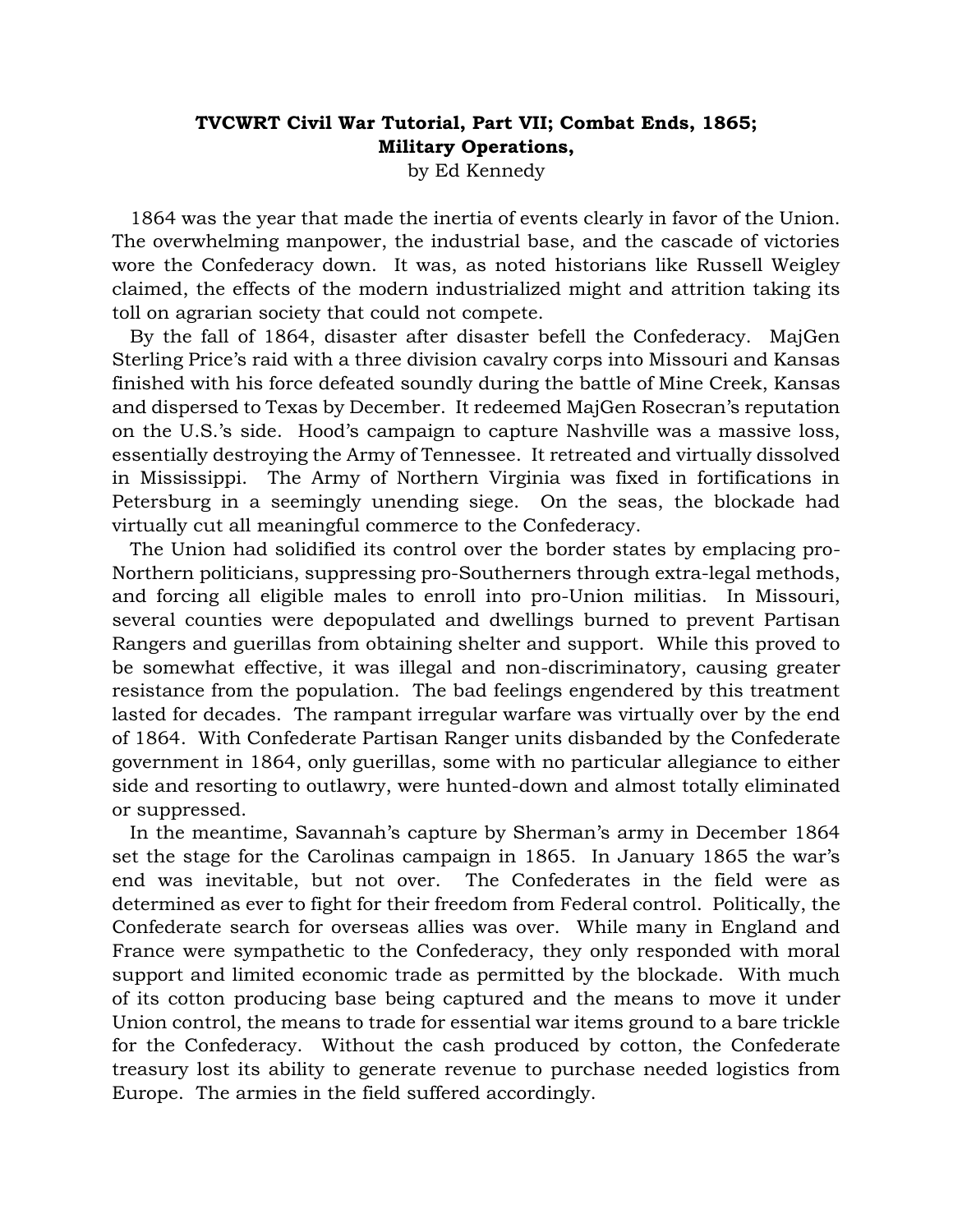The Union Army faced manpower problems resulting in the institution of the draft in 1863, a year after a draft instituted by the Confederates. The number of foreigners arriving in New York aided tremendously as did the recruitment of black soldiers. The recruiting of black soldiers provided a huge manpower influx to the Union Army resulting in more than one-in-ten men in U.S. uniforms at the end of the war being black. While black soldiers were segregated (many Northerners were anti-slave but not necessarily pro-black), they added a tremendous boost to the Union Army's manpower. Despite the racism in the Union Army, they persevered to earn a place in the post-war Regular Army for the first time in U.S. history. By 1865, black soldiers had developed a battlefield record that earned the respect of the Union military. *[NOTE: Unfortunately, paternalistic racism by the Union Army was maintained for decades after the war by its leaders like Grant, Sherman, and Sheridan who kept the Army segregated by race. This was undone by President Truman (ironically, Truman was a Southern soldier descendent and member of the Sons of Confederate Veterans) in 1948 by Executive Order 9981, which legally desegregated the military.]* 

 In the realm of field forces, the Confederates were physically divided. The Trans-Mississippi was loosely organized by disparate units spread over a wide area under the command of General Richard Taylor. With Hood's Army of Tennessee defeated, the remnants were sent to Mobile to bolster defenses and the remainder to General Joe Johnston in North Carolina to counter Sherman. General Lee's Army of Northern Virginia was locked in static trench warfare and slowly being decimated by disease, battle casualties and desertions. None of the three major theaters of operations were mutually supporting and all were outnumbered by Union forces who were able to maintain the initiative through offensive actions. The Confederate armies had largely lost their ability to maneuver due to attrition and could not conduct operational-level offensive operations. They could defend and attrit Union Army forces at the tactical level but just defending could never win the war. It became a matter of just surviving.

 So, as 1865 opened, the Army of Northern Virginia was invested by an ever increasing Union Army with the ability to resupply itself by sea and rail in Virginia. On the Atlantic coast, Admiral David Porter's fleet attacked Fort Fisher to cut the last viable port used by the Confederates. Working in concert with General Alfred Terry (of later fame during the Indian Wars where he commanded one of the converging columns on the Little Bighorn in the 1876 Centennial Campaign), Fort Fisher was attacked on 13 January in the Second Battle of Fort Fisher. It was a joint amphibious operation. The fort fell after a massive bombardment and infantry assault, effectively assisted in closing the port of Wilmington to Confederate use. It also permitted a large Union force to advance from Wilmington to the interior of North Carolina.

 During February the longest siege of the U.S. Army (eventually lasting 292 days) had bottled the Army of Northern Virginia into the city of Petersburg which was only 25 miles south of Richmond. The Confederate defensive works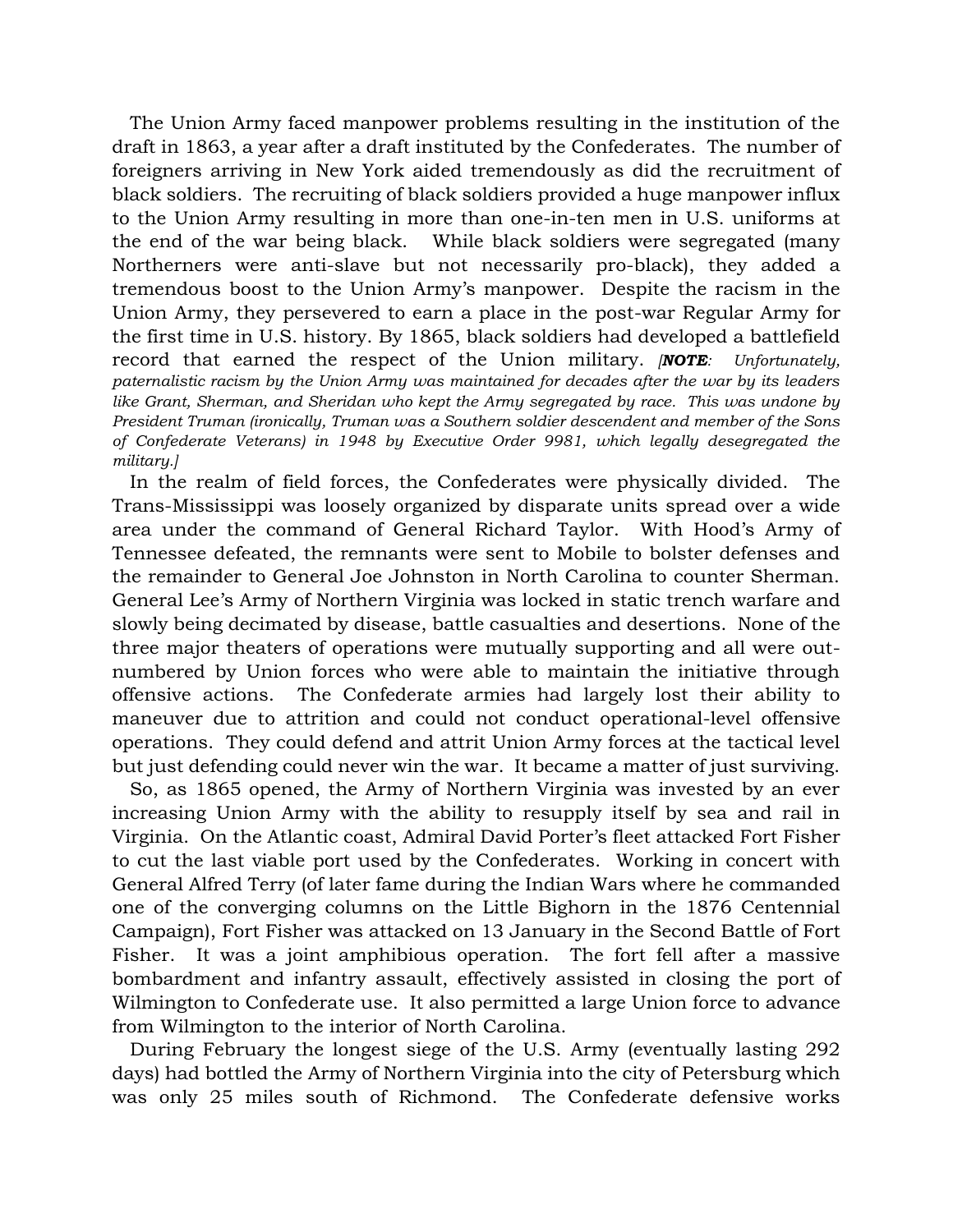protected the crossing over the Appomattox River which the trench lines tiedinto forming a large salient pointed to the south. With the Confederates in static positions, consuming large quantities of supplies, the Army was suffering from lack of rations due to inability to acquire and move them. Sherman's march through Georgia had disrupted the flow of foodstuff and other supplies north. The Army of Northern Virginia was unable to maneuver as Grant's forces fixed them in-place where they protected the approaches to Richmond.

 More than half of the Confederate's 40 locomotives of the Virginia-Tennessee railroad were inoperable by 1865 due to lack of mechanics and repair parts. Rails for the tracks were having to be 'cannibalized' as the Confederacy produced none and imports of rail were totally halted. Confederate soldiers soon learned that they could actually march faster in Virginia than being moved by the dilapidated rail system upon which armies depended. The defense of Petersburg was key as the rail lines from the south and Wilmington ran through Petersburg. The only other rail line connecting Richmond to the south was the Richmond and Danville Railroad which became the primary logistics line for forces in Richmond after the Union Army cut the rails south out of Petersburg. The Lynchburg Railroad was the last direct rail line into Petersburg under Confederate control and ran to the west, then south to North Carolina. Confederate entrenchments ran west (but were oriented to the south) to protect the Lynchburg Railroad which was exposed to raids and attacks on the Confederate's far-right flank. The Army of Northern Virginia would focus on keeping this last line of communications open for its survival.

 Generals Beauregard, Smith and Hill met in Augusta on 2 February to plan the defense of the Carolinas. There were too few Confederate forces to go on the offense and the best they could hope for was to delay, perhaps defend against Sherman's march north. Conceptually, they thought that they should gather as many forces as possible in North Carolina and fight to join Lee's Army of Northern Virginia. As we say today, "the enemy has a vote" and Sherman had no intention of letting the Confederates break-away to Virginia.

 Beauregard immediately requested troops from North Carolina and Virginia to reinforce his army. General Lee could spare none after already sending General Hoke to Wilmington to help defend it. The next day, on 3 February, President Lincoln met with a delegation of Confederates to explore a peace negotiation, but the Union forces were pressing Southern armies hard and the talks broke-off with no agreement. The Union forces held the upper-hand and could dictate terms. On that same day, Sherman's army, moving north from the Savannah River, engaged the defending Confederates in South Carolina.

 General Sherman's army of over 60,000 men crossed the Salkahatchie River in South Carolina on 3 February with the objective of Columbia, S.C. At the site known as River's Bridge, entrenched Confederates under Major General Lafayette McLaws attempted to stop the Union forces in the extensive swamps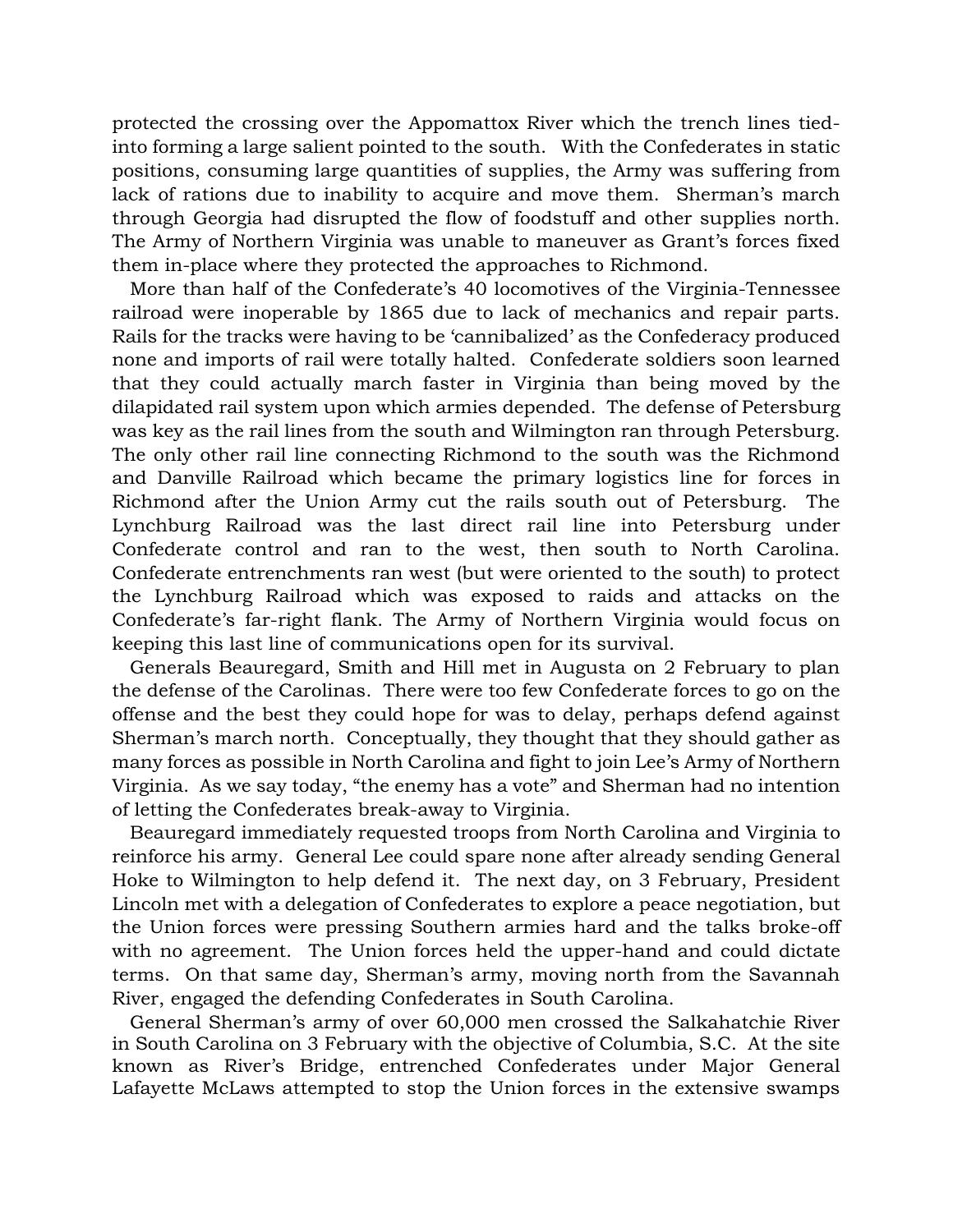bordering the banks of the river. The Confederates number less than 9,000 total effectives, were outflanked by hugely superior Union forces under Major General O.O. Howard. The Confederates were forced to withdraw northward. All they could hope to do is delay the Union Army offensive which was advancing on multiple axes.



*Salkahatchie Swamp Today*



*Remains of Confederate Trenches at Rivers Bridge*



*Confederate military cemetery at Rivers Bridge*

*Photos taken in 2005 by author*

 On 5 February, General Grant belatedly ordered POW exchanges to resume, knowing that the return of Confederate POWs would be of little assistance to the Confederate Army but would burden them by requiring Confederates to care for the returned soldiers. Additionally, an exchange would alleviate the mutual suffering on Union military POWs.

 In Virginia south of Petersburg, Union Brigadier General Greg moved to intercept Confederate logistics wagon trains on 5 February. Moving south and then west, Greg took his cavalry past the Union siege lines' far-left flank. Major General Warren's V Corps shifted to its left and extended southwest to take positions over Hatcher's Run. This shifting of Union Army positions further southwest of Petersburg threatened Confederate supply lines running to Danville to the west of Petersburg. General John B. Gordon's Confederates attacked the Union forces right flank positions of Warren's V Corps and were driven back. The next day, 6 February, Confederate Brigadier General Pegram's division attacked the returning Union cavalry raiding force and was itself attacked by elements of Warren's Corps. The Union advance was halted, Pegram was KIA, but the Union forces then held a line extending their left flank to the southwest, about eight miles from Dinwiddie Court House.

 On 6 February, President Davis turned command of all Confederate armies over to General Lee. It was too late to be of consequence. And due to communications difficulties with armies in the Trans-Mississippi and Western theaters, it was a hopeless attempt to salvage a quickly deteriorating situation. Essentially, none of the Confederate forces in the three theaters could assist each other at this point and Lee had his hands full trying to conduct operations with the Army of Northern Virginia. His major concern was focused on just keeping the Army of Northern Virginia in the field.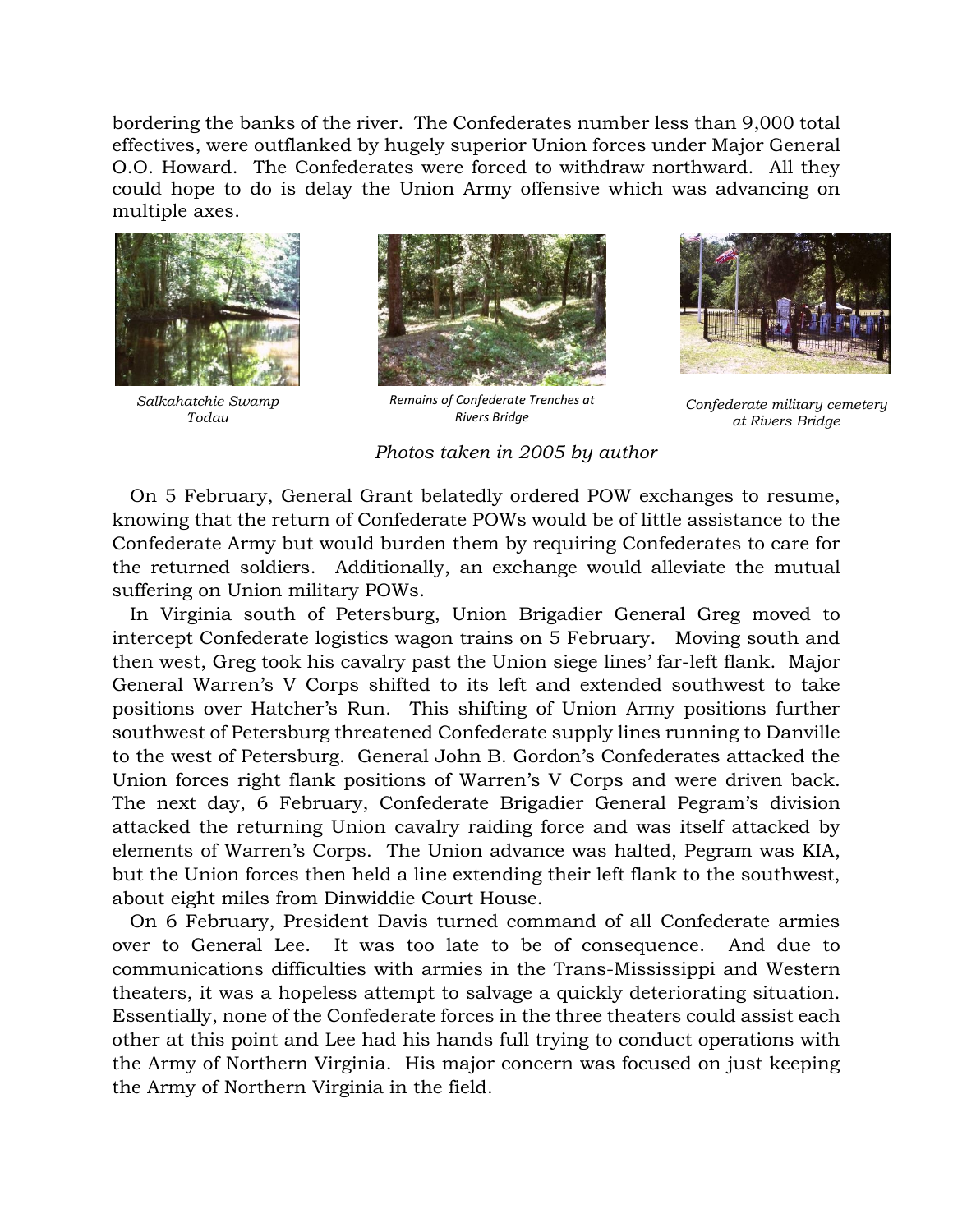On 11-12 February the Union Army captured Wilmington's port while to the south, General Sherman moved on two major axes of advance due-north. One axis was oriented towards Charleston, the main thrust was towards Columbia however. Union cavalry swung to the west, crossed the Savannah River and attempted to outflank the Confederate lines. On 11 February at the Battle of Aiken, MajGen H. Judson Kilpatrick's cavalry charged the Confederates but was repulsed five miles from Montmorenci by MajGen Joseph Wheeler.

 With no substantial forces to defend against Sherman's forces in South Carolina, the Confederates withdrew towards Columbia, trying to slow the Union forces through small actions. It did no good and on 17 February, Sherman reached the capitol of Columbia, shelling the city whose population had more than doubled due to refugees. When Sherman reached Columbia, it triggered the Confederates to abandoned Charleston and escape from being taken from the rear. Charleston had withstood a continuous siege since the beginning of the war but fell from the land side as it had during the Revolutionary War. Those troops in Charleston, largely garrison forces, moved north to join General Joe Johnston in North Carolina.

 Enroute to Columbia, many of Sherman's units lost discipline and committed depredations against the population as revenge they deemed to be deserved due to South Carolina's lead in the rebellion. Although Sherman had ordered discipline maintained, he failed to ensure that his subordinates exercised it resulting in wanton burning, looting, and misconduct against civilians and their property. Actions that were clearly war crimes under the provisions of Union Army General Orders 100 (The Lieber Code) were tolerated and, in some cases, encouraged by commanders. The results of these actions are still ingrained in the populace of South Carolina today. When Columbia was burned, it created a controversy as to the origins. Impartial studies have concluded that the fires were the result of both forces which caused the city to burn.

 On 21 February, General Bragg, commanding Confederate forces in North Carolina, withdrew from the Wilmington area as Union forces reinforced their units in preparation to march inland. The Confederates were placed in a dire predicament as the Union Army posed multiple threats of converging forces. They were still gathering their forces to attempt to fight on somewhat even terms.

 As the Confederate forces begin to unravel in the Carolinas, Sherman's columns continued their march north against only minor resistance. Reaching Cheraw, S.C., Sherman realized that the Confederates knew he was headed towards Goldsboro, N.C. Sherman crossed the North Carolina state line on 7 March and begin to converge on the Confederate forces. General Joe Johnston was recalled to duty to lead the remnants of the Army of Tennessee and assume command of Confederate forces in North Carolina, relieving General Beauregard in Charlotte in an attempt to stem the tide converging on the center of North Carolina.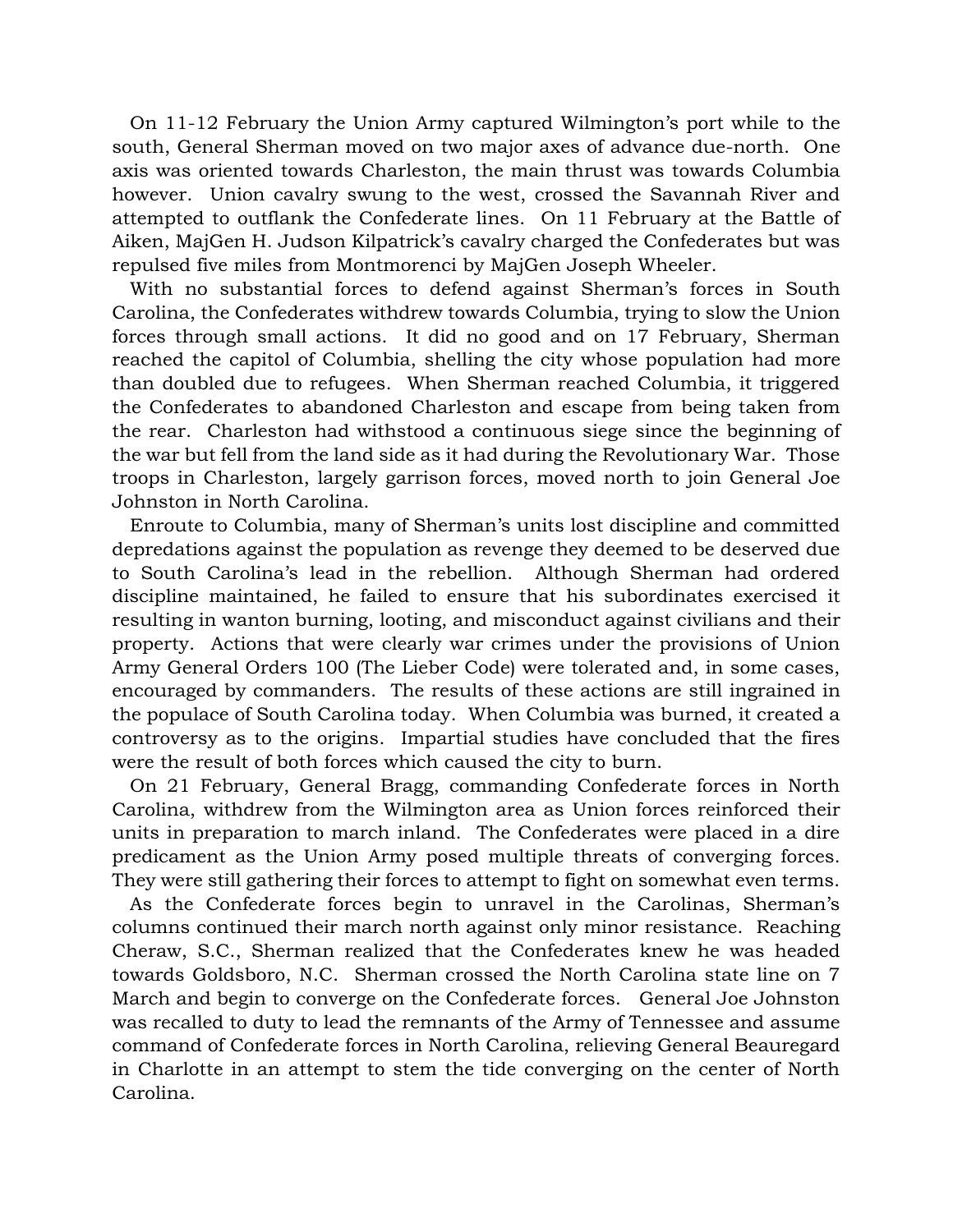On 7 March, Major General Schofield, advancing from Wilmington ordered Major General Jacob Cox to orient Union forces from New Bern to Goldsboro. They were stopped on the main road south of Kinston by General Bragg's forces blocking Union Army movement to the west. The resulting battle was at Wyse's Fork, the subject of the February program by COL (ret) Wade Sokolosky. In an attempt to wrest the initiative from the disorganized Union forces, the Confederates made a poorly coordinated attack on Union Army flanks early on 8 March. Bragg's attack stalled due to poor communications and the Union Army was able to reinforce their defense on 9 March and then resume the offensive to drive the Confederates back across the Neuse River.

 On 10 March at Monroe's Crossroads (now located on Fort Bragg, N.C.), General Wade Hampton's Confederate cavalry engaged General Kilpatrick's U.S. cavalry in one of the largest cavalry actions of the war. Kilpatrick was initially surprised and barely escaped in his nightclothes. The Union forces rallied and the battle ended in a draw with the Confederates withdrawing. The next day the Union forces occupied Fayetteville. Bragg was unable to stem the Union advance, and Kinston fell on 14 March. The Confederates were now facing a huge Union force joining together in central North Carolina with no prospects of receiving any more Confederate reinforcements.

 On 12 March, Beauregard reacted to Sherman's thrust by sending supplies and men by rail to Johnston. They became casualties of the Confederate rail system and got stuck at Salisbury because of the rail gauges, the extreme results of "states rights". The gauge sizes changed and thus prevented the trains from continuing. *[NOTE: 'States Rights' allowed for non-centralized control of the rail system. The Confederates had at least three different rail gauges while the Union forces only had one. The Confederate rail system was grossly inefficient as everything had to be trans-loaded where the gauges changed.]* Trains carrying sick and wounded attempted to make it to Charlotte with their Confederate patients but the breakdown in the rail system had many of them stuck on sidings. The *Western Democrat* newspaper wrote on the 28 March, "The citizens of town are doing what they can towards supplying the wants of the sick soldier, but they have not the means to do much."

 In Richmond, the desperation of the situation struck home when President Jefferson Davis finally accepted the inevitable that the Confederate armies were collapsing, and losses could not be sustained. He finally signed a bill allowing the *formal enlistment* of black soldiers two years after the Union Army allowed their enlistment. Although thousands of blacks are serving with the Confederate armies, they were not *"officially enlisted"* and the enlistment bill allowed for manumission for those who volunteered. It was four years too late. Several companies of black Confederates were formed, equipped and drilled but none saw action in combat. Years after the war, the Confederate states provide pensions to black Confederate soldiers despite this, thus recognizing their wartime service. [NOTE: Distinguished black historian, Dr. Edward C. Smith of American University did tremendous research on black Confederates and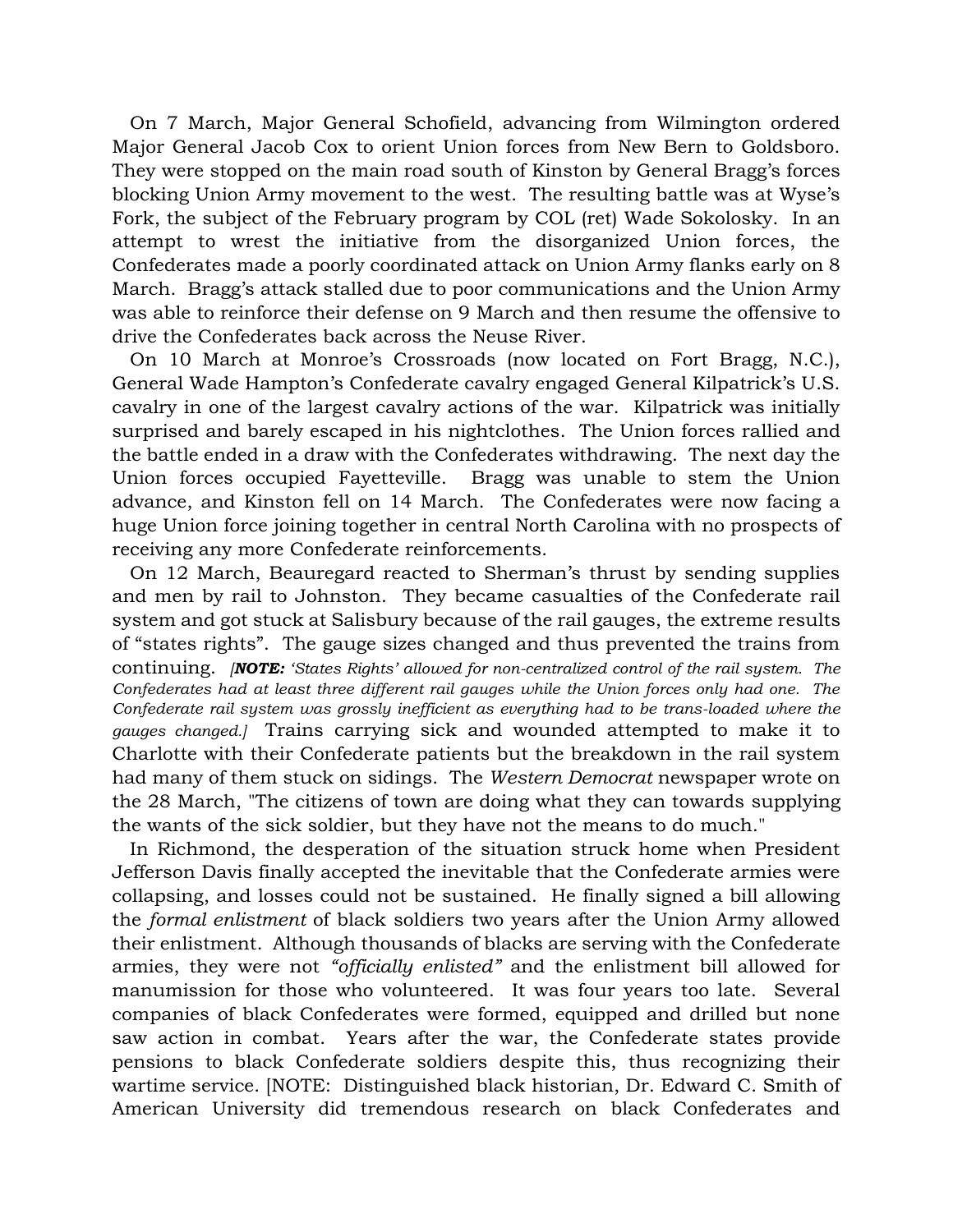estimates more than 35,000 served with the Confederate armies. Based on incomplete research, he estimated that as many as 90,000 might have served in a variety of capacities.]

 Although General Johnston did not know it, the Army of Northern Virginia had less than a month left. Gathering as many of the forces in North Carolina as he could gather, Johnston prepared to fight Sherman's huge force driving towards him. On 15 March, Johnston gathered the remnants of the Army of Tennessee, Hardee's Corps, Hoke's Division (Army of Northern Virginia) and Wade Hampton's cavalry to forge a force that might successfully counter the Union Army. At Averasborough on 16 March, Union cavalry encountered Hardee's corps. At dawn on 16 March, four infantry divisions of the Union XX Corps attacked. Initially repulsed, the reinforced Union infantry drove the Confederates out of the first two lines of their defense but were again repulsed at the third line. The arrival of XIV Corps (U.S.) caused Hardee to withdraw during the cover of darkness. While the Union Army had been delayed, it had not been stopped.

 On 19 March, General Johnston's 21,000 forces had largely consolidated at Bentonville, N.C. Hoping to catch Union corps dispersed, Johnston attacked driving in the lines of the XIV Corps. Union forces' strong counterattacks blunted Johnston's drive and XX Corps arrived to assist in driving the Confederates back. Union Army forces established a hasty defense and five Confederate attacks failed against them. On 20 March, it was Johnston's defense that General Slocum threw his troops against. Sherman was satisfied to let Johnston withdraw but instead, Johnston prepared to continue his defense. Union forces under General Mower's division attempted to get to Johnston's rear and cut the lines of communication of the Confederates, but he was successfully counterattacked. Johnston decided to withdraw that night, covered by General Wheeler's cavalry acting as a rear guard. The Union forces took up a pursuit capturing the bridge at Bentonville. The pursuit was stopped at Hannah's Creek, and Sherman reorganized in order to pursue the Confederates towards Raleigh.

 On 23 March, Johnston sent a telegram to General Lee stating the obvious: "Sherman's course cannot be hindered by the small force I have. I can do no more than annoy him."

 On the same day Lee received Johnston's telegram, 90,000 Union soldiers reached Goldsboro, a major rail center and Sherman's intermediate objective. President Lincoln arrived at City Point to confer with Union Army commanders, Grant, Sherman and Admiral David Porter regarding surrender terms for the Confederates. Leniency was the key to restoring the Union and the military commanders understood the intent of Lincoln's guidance.

 In the Western Theater, Union forces began shifting to the east and 6,000 Union cavalry departed Mossy Creek, Tennessee and headed into Virginia with orders "to destroy, but not to fight battles". They destroyed 150 miles of the Danville-Richmond railroad lines. Union General Stoneman's actions did much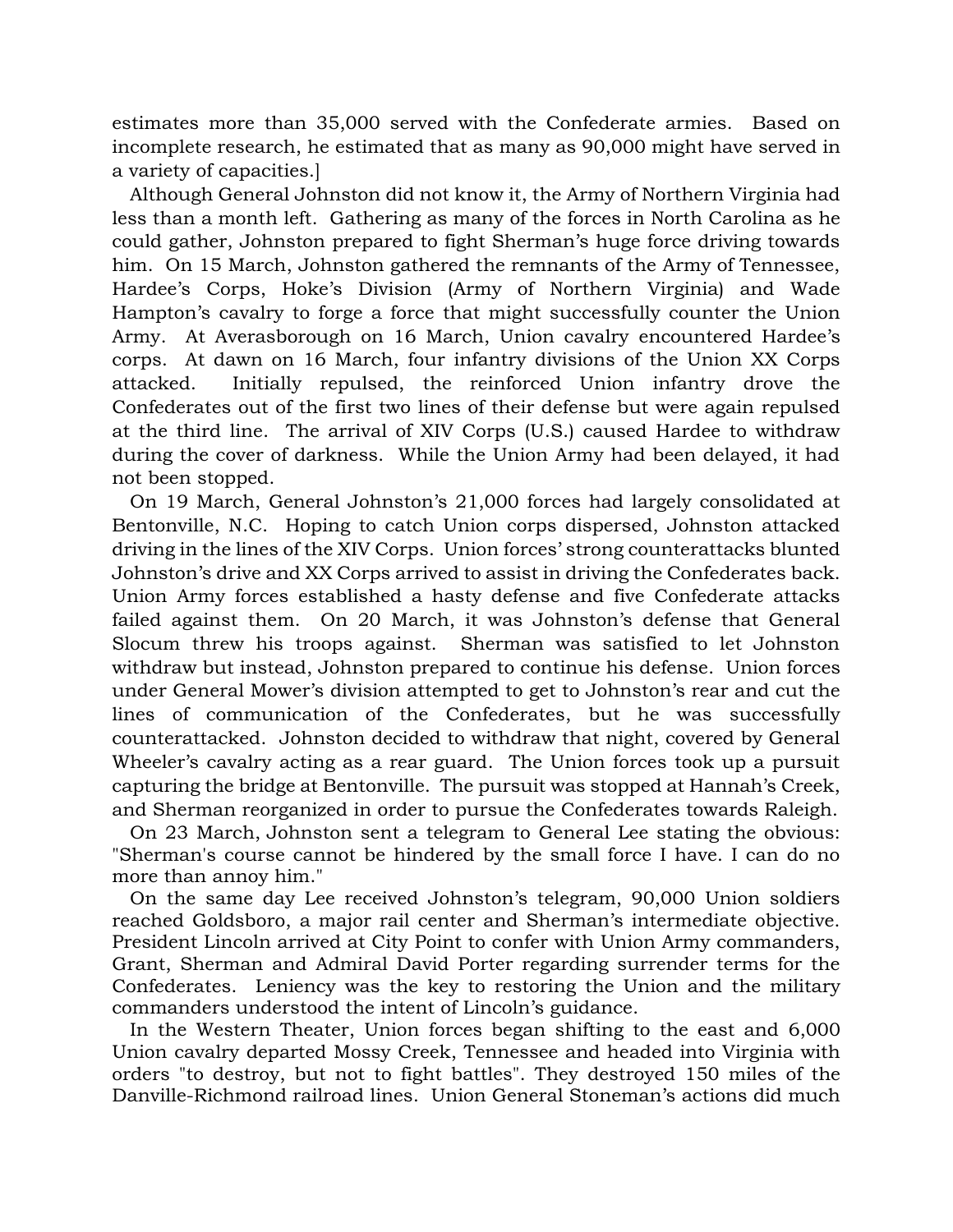to finalize the defeat of the Army of Northern Virginia by cutting-off all supplies to it by rail. *[NOTE: This action was immortalized in the Robbie Robinson song sung by Joan Baez in 1971, "The Night They Drove Old Dixie Down". The lyrics: "Virgil Caine is the name, and I served on the Danville train, til Stoneman's cavalry came and tore up the tracks again."]* This was the final line of communication linking Lee with Johnston and its loss was a final blow to their efforts to link forces.

 On 25 March, the Union siege line extended from the Appomattox River which runs west-to-east north of Petersburg, around the city and to the southwest. On the far-right of the Union siege line was a fortification, Fort Stedman, overlooking the river and Petersburg / City-Point railroad. The Confederates were outnumbered by approximately 50,000 men to the Union's 125,000. They were severely suffering from lack of supplies, disease and desertion *[NOTE: The movie "Cold Mountain" is about a Confederate soldier who deserts Petersburg during the winter of 1864-* 1865. The opening scene is an excellent portrayal of the Battle of the Crater which occurred at *Petersburg in 1864].* Defending General John B. Gordon devised an excellent plan to throw the Union Army besiegers off-balance. He gathered a large force opposite of Fort Stedman and in a pre-dawn attack broke through Union lines. Like so many military operations during the war, the plan suffered from lack of follow-on planning and aggressive leadership on the attackers' part. Union Army initiative was regained by Major General John G. Parke who ordered his reserve division to counterattack and restore the defensive lines. The lead Confederates had become disorganized after their initial success and were then pushed-back with the Union forces restoring the lines. The casualties to the Union side could be absorbed, but the estimated 4,000 KIA / WIA / MIA to the Confederates was unsustainable. Lee faced a crisis due to inability to defend the miles of trenches.

 General Grant decided to attack on 29 March, this time attempting to circumvent the open Confederate right flank. Breaking through to the northwest of the siege lines, Grant maneuvered towards open country, away from the prepared defenses of the Confederates. On 1 April at Five Forks (located about six miles past the very extreme right of Lee's army), the Confederates were driven back and defeated, losing the key road intersections. At dawn on 2 April, a major assault on Petersburg defenses finally resulted in a breakthrough. General A.P. Hill was killed while rallying his men. When Union forces temporarily halted to reorganize that afternoon, Lee informed President Davis that further defense of the Richmond-Petersburg line was impossible and that the Confederates had to evacuate in order to save the army, hoping to link-up with General Johnston. The Confederates withdrew out of Richmond and Petersburg that night headed northwest and west into central Virginia.

 Union Army forces quickly reorganized and began a pursuit of Lee's army. Using cavalry to interdict lines of communication and pressure the Confederate's rear guard, the end was inevitable. On 9 April, with supply trains captured and cut-off from Johnston's army, Lee surrendered the Army of Northern Virginia to General Grant at Appomattox. Final casualties for the siege of Petersburg are estimated to be 42,000 Union soldiers and 28,000 Confederate soldiers.

 On 18 April, General Johnston signed an armistice with General Sherman. Sherman, exceeding his authority, granted terms covering issues outside the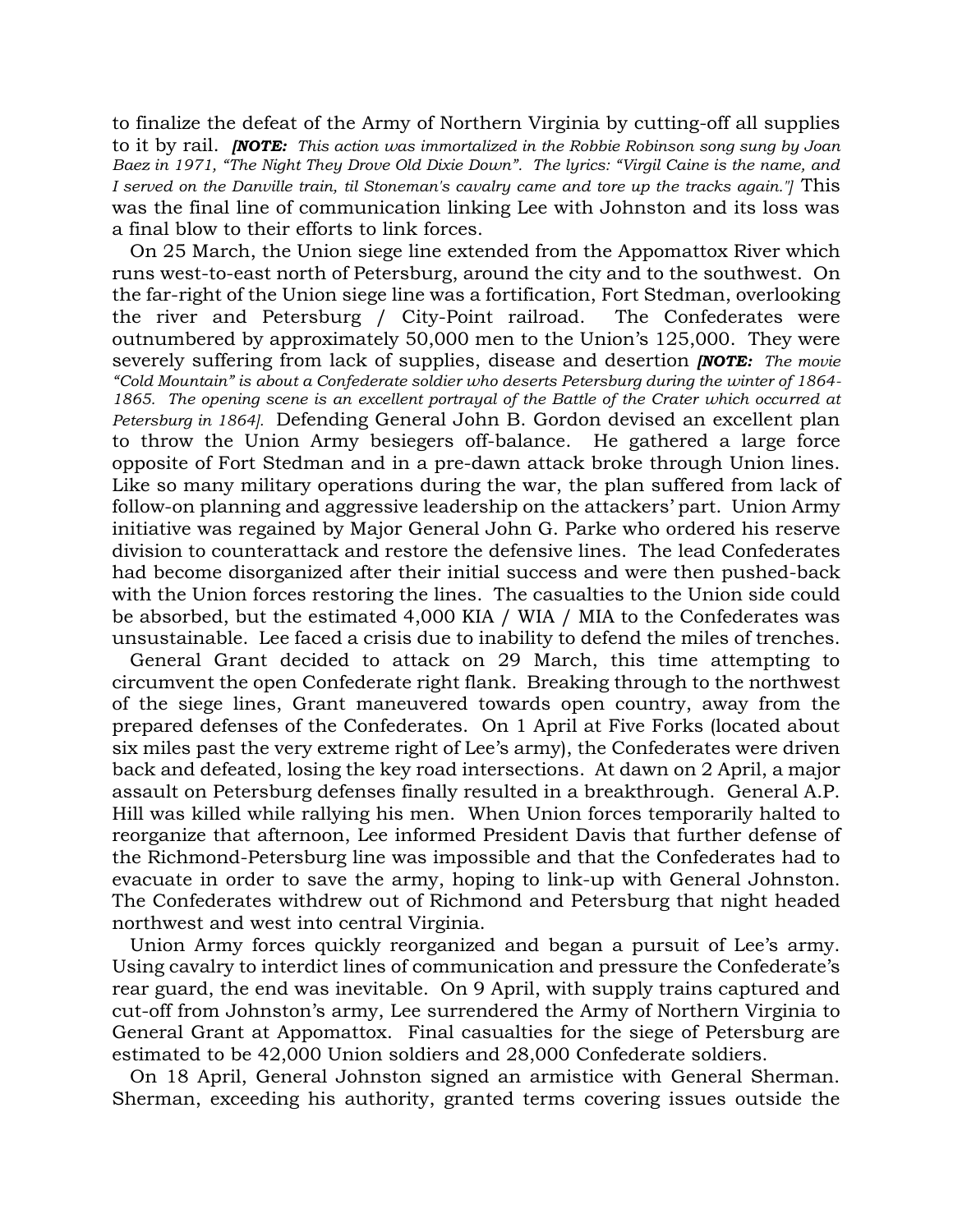scope of what he was able to offer. On 26 April, near Durham, Johnston surrendered what was left of his army to Sherman ending the war in the Eastern Theater.

 The Confederate forces in the Trans-Mississippi were the last to surrender having not conducted any significant operations in 1865. Units were widely dispersed and acting almost completely autonomously. General Edmund Kirby Smith commanded the forces west of the Mississippi. In early May, Union General John Pope twice requested the surrender of Smith who was awaiting instructions from Richmond. Not knowing that President Davis had been captured, he delayed and tried to organize what was left of his forces. Sending Lieutenant General Simon B. Buckner to negotiate a surrender with Union Army Major General Canby in New Orleans, Buckner signed the surrender on 26 May without Smith's authorization. Smith later angrily endorsed the surrender on 2 June. Buckner became the first to surrender a Confederate army in the field and the last. Only Brigadier General Stand Watie (a Cherokee commanding forces in what is now Oklahoma) held out longer. He surrendered the last field forces on 23 June. *[NOTE: Lieutenant General Buckner's son would reach the rank of US Army lieutenant general and was one of two Army lieutenant generals KIA during WWII. His son, in turn, would also graduate from West Point and serve as an armor officer from 1948 through 1953. He passed in Kansas City in 2013.]* General Smith reported that his forces literally dissolved and returned home with few organized units capable of mustering to conduct a proper surrender. They were not the last Confederates to surrender however.

 The last Confederate military forces to surrender did so in Liverpool, England on 6 November 1865 when the crew of the commerce raider Shenandoah lowered their battle ensign.

 Within weeks of the end of the war in Virginia, Union forces began a rapid demobilization. Hundreds of thousands of men were given their papers and entire units went home to begin their new lives. On the Confederate side, many POWs were kept for several more months while those in the field were issued paroles and told to make their ways home the best they could. No transportation was provided and many set-out on foot to walk the entire distance back to their abodes depending upon the charity of those whose dwellings they passed enroute to feed and shelter them.

 The Regular U.S. Army units were immediately directed to the West to resume frontier duty while the hundreds of state volunteer units where hastily sent home and disbanded. The Regular Army of 1860 was just over 16,000 men. In four years of war it went to a peak strength of 1,000,692 in January 1865. Due to post-war downsizing, the U.S. Army was slated to go through a series of downsizing reorganizations so that ten years after the war, the end strength was only 25,513. This would occur with no changes to the antebellum missions of frontier duties.

In addition, post war police duties in the South during "Reconstruction" absorbed many of the troops that should have been on frontier duty. The five military districts of the South required garrisoning and patrolling, best done by cavalry due to their inherent mobility and speed covering large areas.